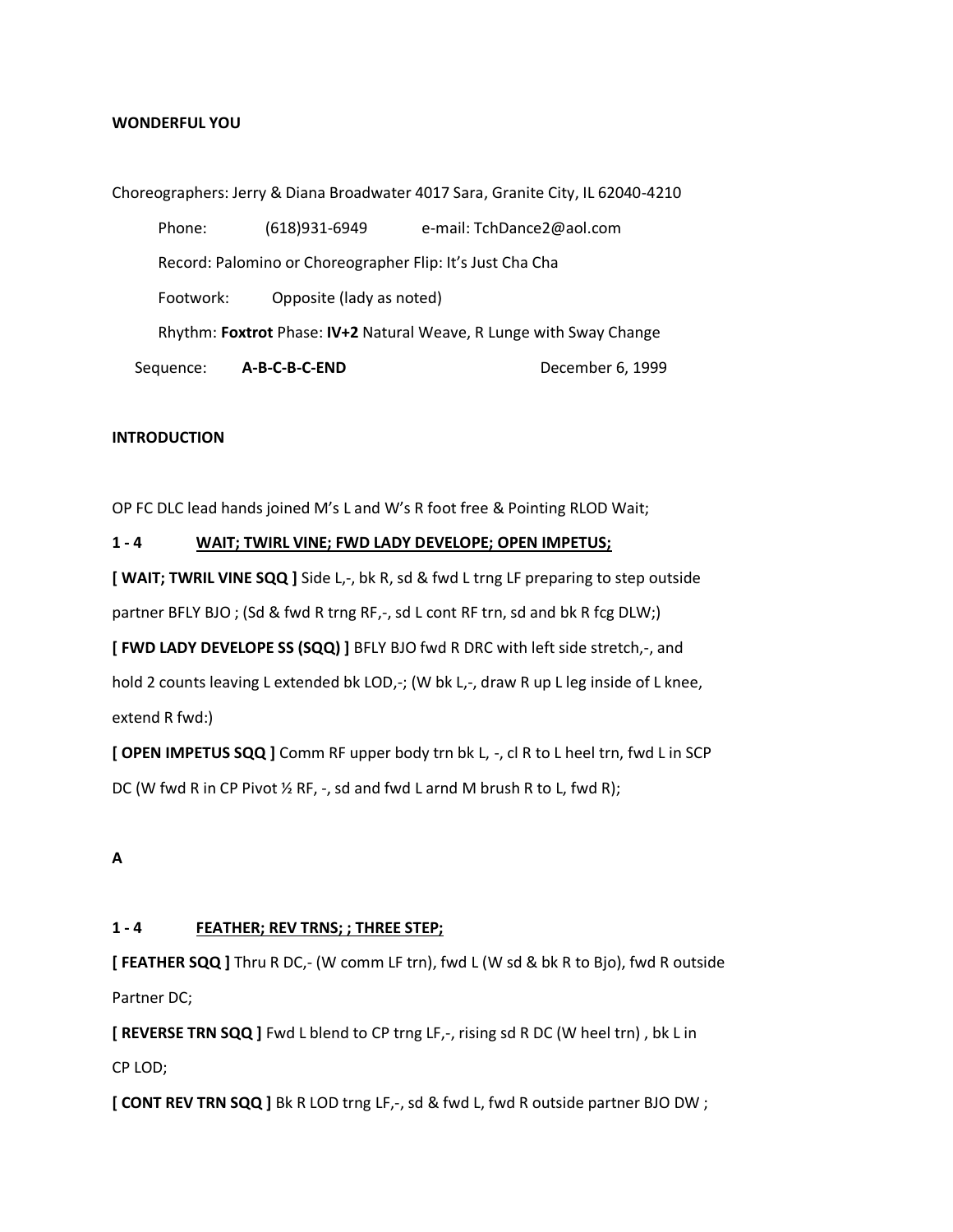**[THREE STEP SQQ ]** Fwd L heel lead blend CP,-, fwd R heel lead curving to fc LOD, fwd L on toe CP LOD {M has right side lead on two and three};

### **5 – 8 HALF NATURAL; BK FEATHER; BK THREE STEP; OPEN IMPETUS;**

**[HALF NATURAL SQQ]** Commence right fc trn fwd R,-, sd & bk L, bk R end CP fcg RLOD ( W start right fc trn bk L,-, bring right to left trng on L heel transfer weight to R, fwd L LOD ) ; **[BK FEATHER SQQ ]** Bk L LOD,-, bk R right sd leading, bk L right side leading to BJO fcg RLOD; **[BK THREE STEP SQQ ]** bk R,-, bk L, bk R (W fwd L,-, fwd R heel to toe, fwd L CP) fc DRC;

**[ OPEN IMPETUS SQQ ]** *SAME AS MEASURE FOUR PART INTRO* 

### **9 - 12 PROM WEAVE; ; THREE STEP; HALF NATURAL;**

**[ PROM WEAVE SQQ ]** Thru R, -, fwd L comm LF trn, cont LF trn sd and slightly bk R preparing to lead W outsd ptnr;

**[FINISH PROMENODE WEAVE QQQQ ]** Bk L, bk R, commence LF trn sd and fwd L DW,

fwd R outside ptr BJO DLW;

**[ THREE STEP SQQ ]** SAME AS MEASURE FOUR PART A

**[ HALF NATURAL SQQ ]** *SAME AS MEASURE FIVE PART A*

#### **13 – 16 OUTSIDE CHANGE TO SCP; OPEN NATURAL; OPEN IMPETUS; FEATHER;**

**[OUTSIDE CHANGE TO SCP SQQ ]** Bk L<sub>1</sub>-, comm LF trn bk R, cont trn sd and fwd L leading W SCP DLW;

**[OPEN NATURAL SQQ ]** Thru R, -, sd and bk L, bk R preparing to lead W outside partner with right side lead (W thru L,-, fwd R between M's feet, fwd L with left side lead) end outside partner BJO fcg DRC;

**[OPEN IMPETUS SQQ ]** *SAME AS MEASURE FOUR INTRO*

**[ FEATHER SQQ ]** *SAME AS MEASURE ONE PART A*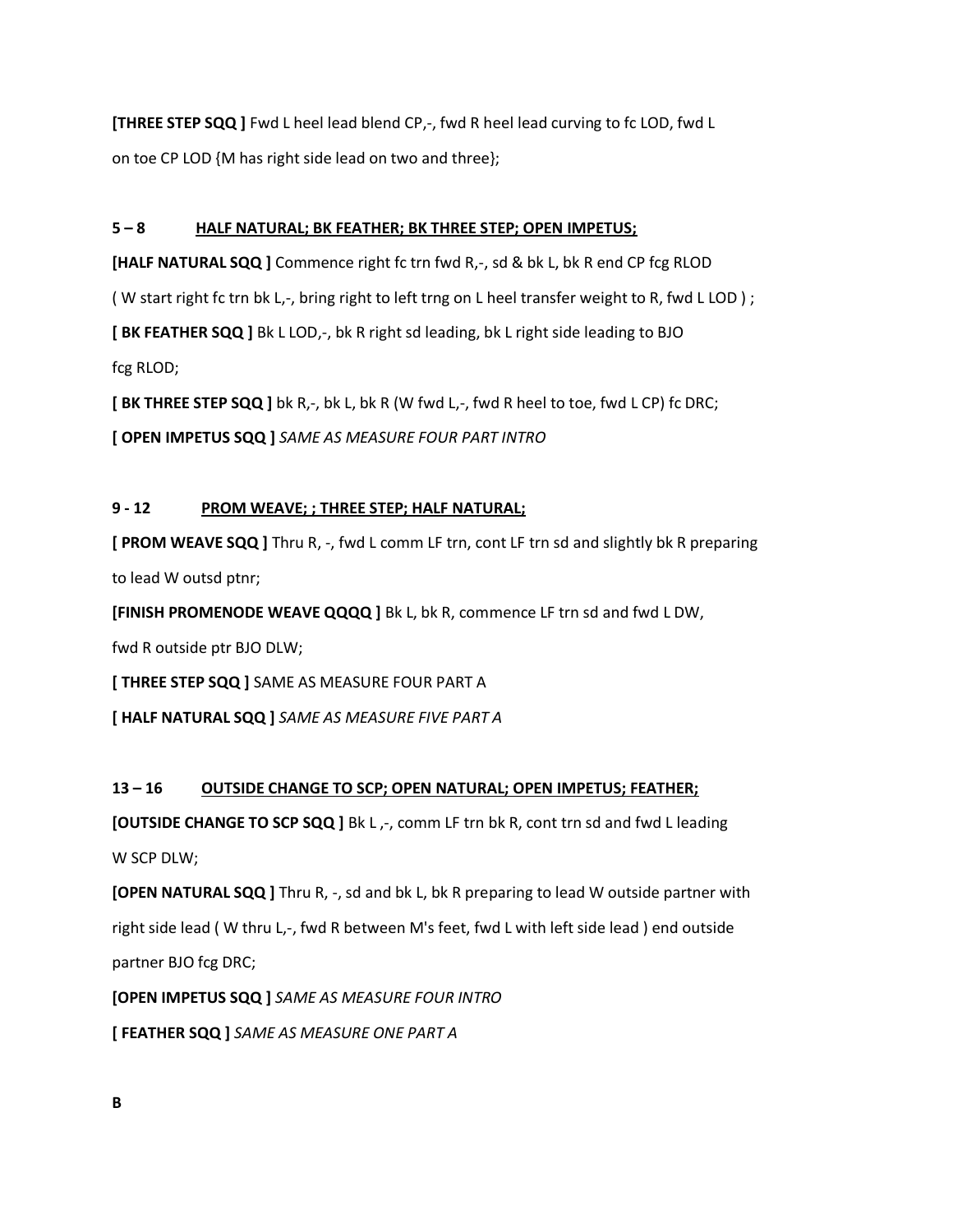### **1 – 4 OPEN TELEMARK; NATURAL WEAVE;; THREE STEP;**

 **[ OPEN TELEMARK SQQ ]** Fwd L trn left fc,-, fwd & sd R ( W heel trn ), sd and fwd L end SCP DW;

**[ NATURAL WEAVE SQQ ]** Thru R,-, trng RF across ptr sd and bk L, with right side lead bk R preparing to lead W outsd ptnr DLC;

**[ FINISH NATURAL WEAVE QQQQ ]** Bk L in CBMP DLC, bk R comm left fc trn, sd and fwd L preparing to step outsd ptnr DLW, fwd R in CBMP outsd ptnr BJO end fcg DLW;

**[ THREE STEP SQQ ]** SAME AS MESURE FOUR PART A

# **5 – 8 NATURAL WEAVE; ; HOVER SCP; FEATHER;**

**[ NATURAL WEAVE SQQ ]** Commence right fc trn fwd R,-, cont trn sd and slightly

bk L (W heel trn), with right side lead bk R BJO DC;

**[FINISH NATURAL WEAVE QQQQ ]** Bk L DC, bk R comm left fc trn, sd and fwd

L DW, fwd R outside partner BJO end fcg DW;**[ Hover SQQ ]** Fwd L,-, sd and fwd R, fwd L SCP DC;

**[ FEATHER SQQ ]** *SAME AS MEASURE ONE PART A*

# **9 – 12 OPEN REVERSE; BK HOVER CORTE; TWISTY VINE 4; BK HOVER SCP;**

**[ OPEN REVERSE SQQ ]** Fwd L DC commence left fc trn ,-, fwd & sd R cont left fc trn,

bk L BJO( W's head to right);

**[BK HOVER CORTE SS& ]** Bk R LOD comm Left trn, -, sd L LOD cont trn raising and lifting left hip,-/bk R end fcg DW ;

**[ TWISTY VINE 4 QQQQ ]** Bk L CBMP leading W outsd partner Contra Banjo, trn right fc heel pulling right past left raise right hip sd R preparing to step outsd partner SCAR and bk L ), wd L outsd partner in Sdcr DRW, trn LF raising left hip sd and bk R preparing to lead W outsd end fcg DLW;

**[BK HOVER SCP SQQ ]** Bk L in CBMP leading W outsd partner Contra BJO, -,

bk R raising right hip, fwd L leading W to SCP DW;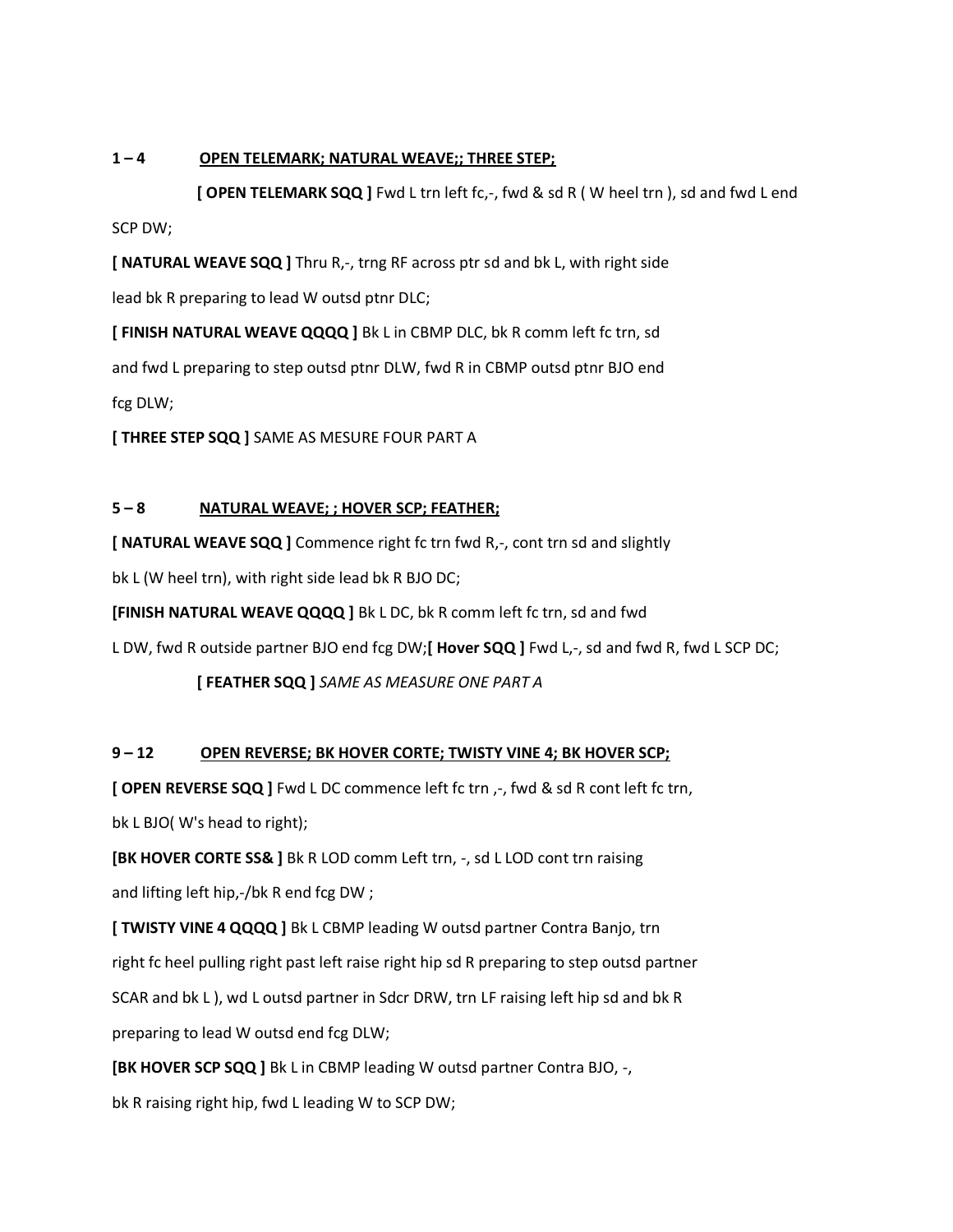### **13 – 16 NATURAL FALLAWAY WEAVE; ; THREE STEP; HALF NATURAL;**

#### **[NATURAL FALLAWAY WEAVE SQQ ]** Thru R<sub>1</sub>-, fwd L trn RF, bk R fallaway pos

bking DC;

**[ FININISH NATURAL FALLAWAY WEAVE QQQQ; ]** Bk L fallaway pos, bk R to CP

(W slip pivot LF), sd and fwd L DLW, fwd R BJO DW;

 **[ THREE STEP SQQ ]** *SAME AS MEASURE FOUR PART A* **[ HALF NAUTRAL SQQ ]** SAME AS MEASURE FIVE PART A

**C**

# **1 – 4 HESITATION CHANGE TRANS SKATERS; TWO SHADOW REV TRNS; ; FWD HOVER TRANS BJO;**

**[ HESITATION CHANGE TRANS SKATERS SS (SQQ) ]** Comm RF upper body trn

bk L<sub>r-</sub>, sd R cont trn,draw L to R end in skaters positon fc DC W slightly in front of M on

his R sd (W comm RF upper body trn fwdR,-, sd L cont trn left L arm up, cont trn to

skaters position sd R with L arm dropping in front of M's face to skaters);**[ SHADOW REV TRNS SQQ ]** Skaters same footwork fwd L comm LF trn,-, cont trn

sd R, bk L fc RLOD with a right shoulder lead bk;

**[ SHADOW REV TRNS SQQ ]** Bk R comm LF trn,-, cont trn sd L, fwd R fc LOD with

a left shoulder lead fwd;

 **[ FWD HOVER TRANS BJO SS (SQQ) ]** Fwd L,-, ck fwd R,- ( W fwd L,-, comm to trn left sd

and

bk R cont to trn left, bk L small step) blending to BJO backing DRC;

# **5 - 8 OUTSIDE SWIVELS TO BJO; Q FEATHER FINISH; OPEN REV;**

# **FEATHER FINISH WITH DEVELOPE ENDING;**

**[OUTSIDE SWIVELS SS ]** Bk L relax knee leave R extended ,-, ( W fwd R relax knee swivel

right fc on R to SCP,- ), thru R relax knee leave L leg extended,- ( W thru L relax knee swivel

left fc on L to BJO DC, no rise during swivels;

**[ FEATHER FINISH QQQQ ]** Bk L RLOD CBMP leading W outside partner BJO, bk R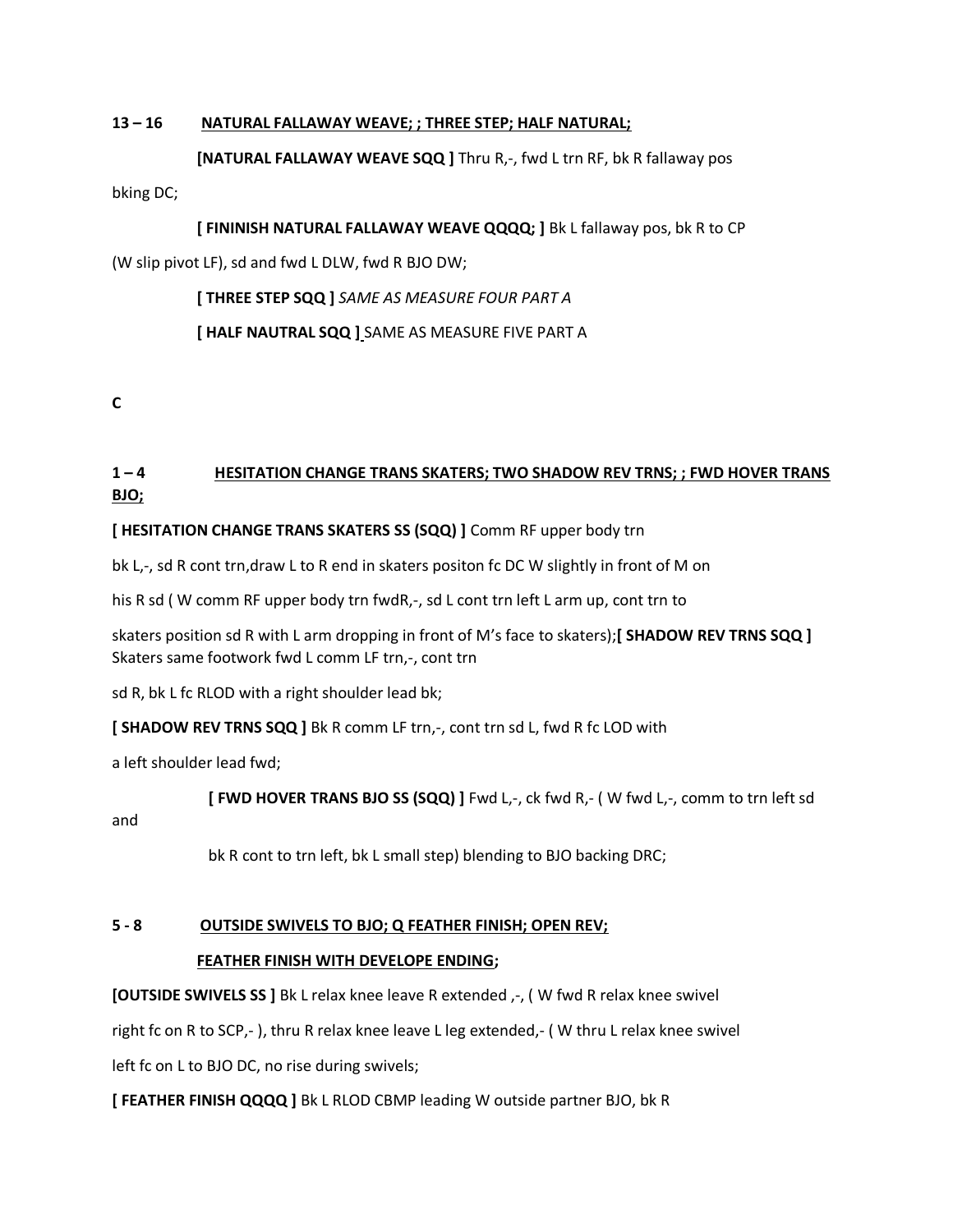with Slight LF trn, sd & fwd L DLC CP, fwd R DLC outside partner CBMP BJO;

# **[ OPEN REVERSE SQQ ]** *SAME AS MEASURE NINE PART B*

# **[ FEATHER FINISH WITH DEVELOPE ENDING S&QQ ]** Bk R LOD trng LF,-/sd &

fwd L, fwd R checking outside partner with strong left side stretch BJO DW, (draw R up L leg inside of L knee extend R fwd) hold;

### **9 – 12 BK HVR; FEATHER; FWD RIGHT LUNGE WITH SWAY CHANGE TO aQ SD LOCK ;;**

**[BK HOVER SQQ ]** bk L DRW (W outside partner) ,-, bk R with hover action lead W to SCP, rec L to SCP DW;

**[FEATHER SQQ ]** *SAME AS MEASURE ONE PART A BEGINNIG AND ENDING DW* **[ FWD RIGHT LUNGE SS ]** fwd L trng left [pointing right DLW ] with left sway M's head left ( W's head right ) CP DLC,-; Sd and fwd R DW sway to the left head to left ( W's head right  $)$  ,-;

**[ CHANGE SWAY TO A Q SD LOCK SQQ ]** Change to right sway,-; sd L, lock R bhd L;

# **13 – 16 QUARTER DIAMOND TRN TWICE; ; Q WEAVE FOUR DIP BK REC ; ;**

**[ QUARTER DIAMOND TRN SQQ ]** fwd L trn left fc,-, fwd and sd R cont trn left fc, bk L backing DLW;

**[ QUARTER DIAMOND TRN SQQ ]** bk R trng left face  $, -$ , sd and fwd L DRW, fwd R DRW;

**[ Q WEAVE FOUR QQQQ ]** Fwd L DRW comm LF trn, fwd and sd R cont LF trn,

bk L BJO (W's head R) M has right side lead, bk R CP LOD;

 **[ DIP BK REC DC SS ]** Dip Bk L,-, Rec R trng slightly LF,-;

- **1 – 4 OPEN TELEMARK; NATURAL WEAVE; ; THREE STEP;**
- **5 – 9 NATURAL WEAVE; ; HOVER SCP DC; FEATHER;**
- **10 – 13 OPEN REV; BK HOVER CORTE; TWISTY VINE 4; BK HOVER SCP;**
- **14 –16 NATURAL FALLAWAY WEAVE;; THREE STEP; HALF NATURAL;**

**B**